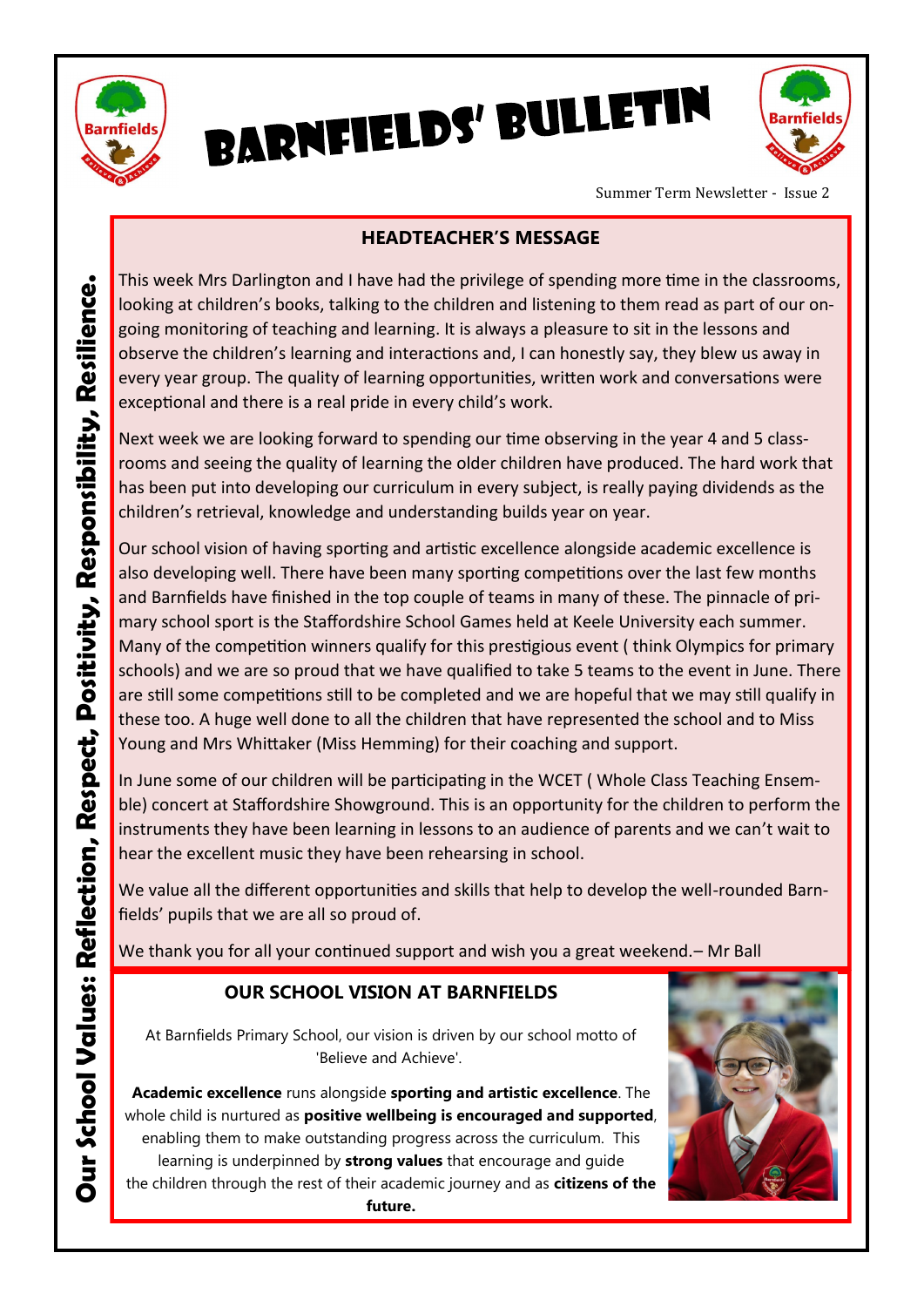

# **Barnfields' PTFA**



## **Silent Disco**



Tuesday 28th and Wednesday 29th June 2022

More information to follow soon.



Our fantastic PTFA have arranged for The National Festival Circus to come to the school grounds to perform their show to our families. Tickets for the shows will be limited and will be on sale soon. Please keep an eye out for further information over the coming weeks.

The circus will be performing on Sunday 11th September and will be a 'ticket only' show.